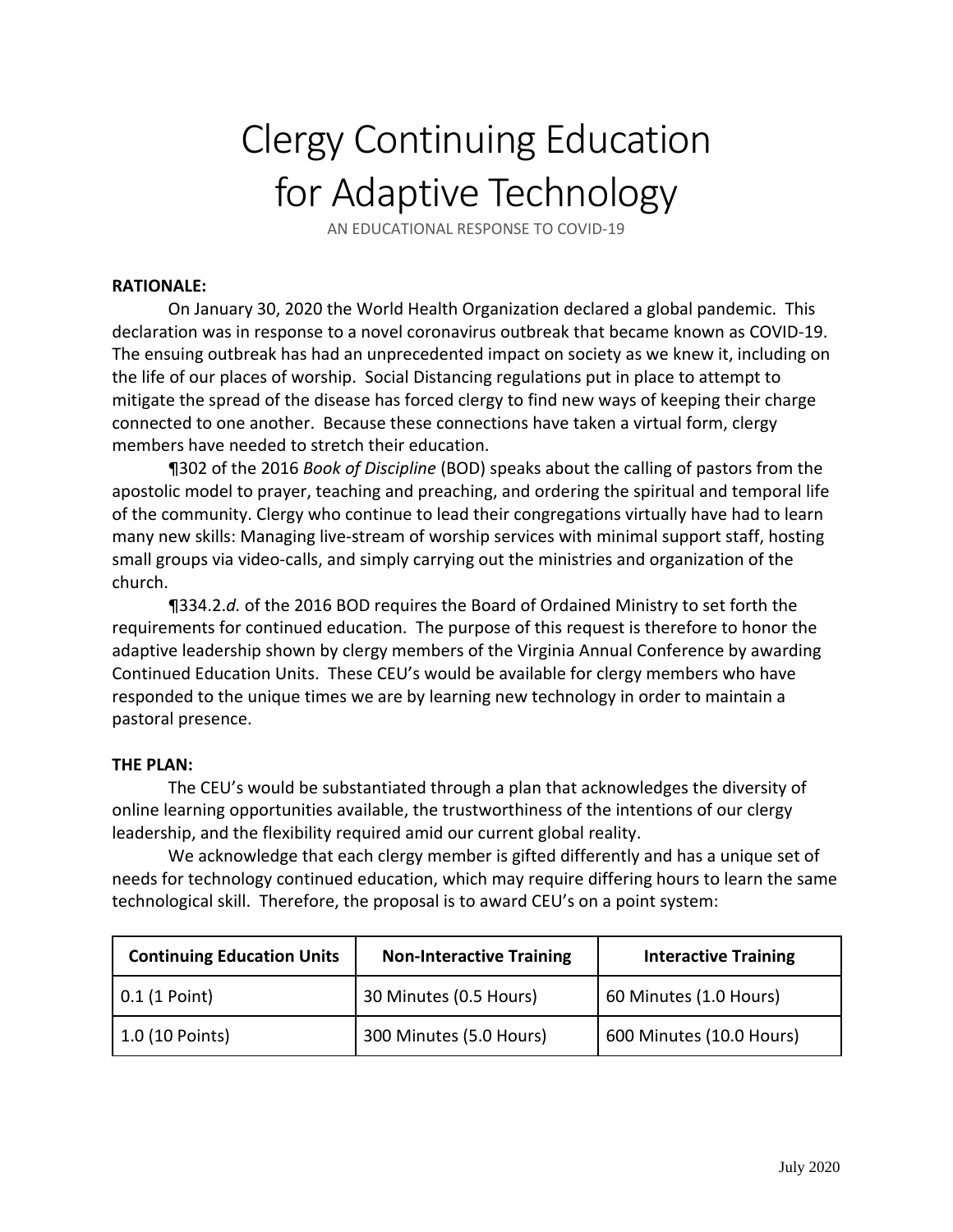One "point" would be equal to 30 minutes (0.5 hours) of time spent learning through online webinars (non‐interactive material). One "point" would be equal to 60 minutes (1.0 hours) of direct training (interactive material), such as training received in person or over the phone.

The list below details specific skills listed with point values based on experience and an understanding of what we believe to be an efficient amount of time to learn said skill. (This is no different than the automotive industry assigning labor hours to a car being worked on, regardless of how long the automotive tech actually uses). This list is non‐exhaustive, but provides a template for implementation of this proposal. Clergy members would submit their CEU forms online. This form can be created by the Center of Clergy Excellence in whichever medium they choose.

| <b>Skill</b>                                                             | Example(s)                                       | <b>Points Awarded</b> |
|--------------------------------------------------------------------------|--------------------------------------------------|-----------------------|
| Digital Worship                                                          | Zoom, Facebook, Youtube, Etc.                    | 8                     |
| Editing Video/Audio                                                      | Pre-recorded worship, Social Media               | 8                     |
| <b>Establishing Online Giving</b>                                        | VANCO, Paypal, GiveHub, Etc.                     | 6                     |
| <b>Creating E-Communications</b>                                         | Mailchimp, Constant Contact, Etc.                | 6                     |
| Social Media (Increased<br>presence via more posts,<br>devotionals, etc) | Facebook, Facebook Groups,<br>Instagram, Twitter | 4                     |
| Video Calls                                                              | Zoom, Google Meet, Skype                         | 4                     |
| Training Laity or other Clergy                                           | Teaching above skills                            | 1 per 0.5 hours       |

The following questions can be included to substantiate learning as well:

- 1. What did you learn that applies to your ministry setting? What "aha" moments did you have?
- 2. How will this change influence the way you lead in ministry?
- 3. How will you maintain proficiency for the activities learned? What support or resources do you need?
- 4. As a result, what further areas of technology learning would you like to explore? What additional questions do you have?

## **CONCLUSION**

I, and those signed below, believe our clergy have done an excellent job of overcoming challenges that were placed before them. This time period, though a solemn time in history, has also proven a fruitful time for clergy and church leaders to lead in the technological world we live in. I hope that you would accept this request to allow now for those clergy members